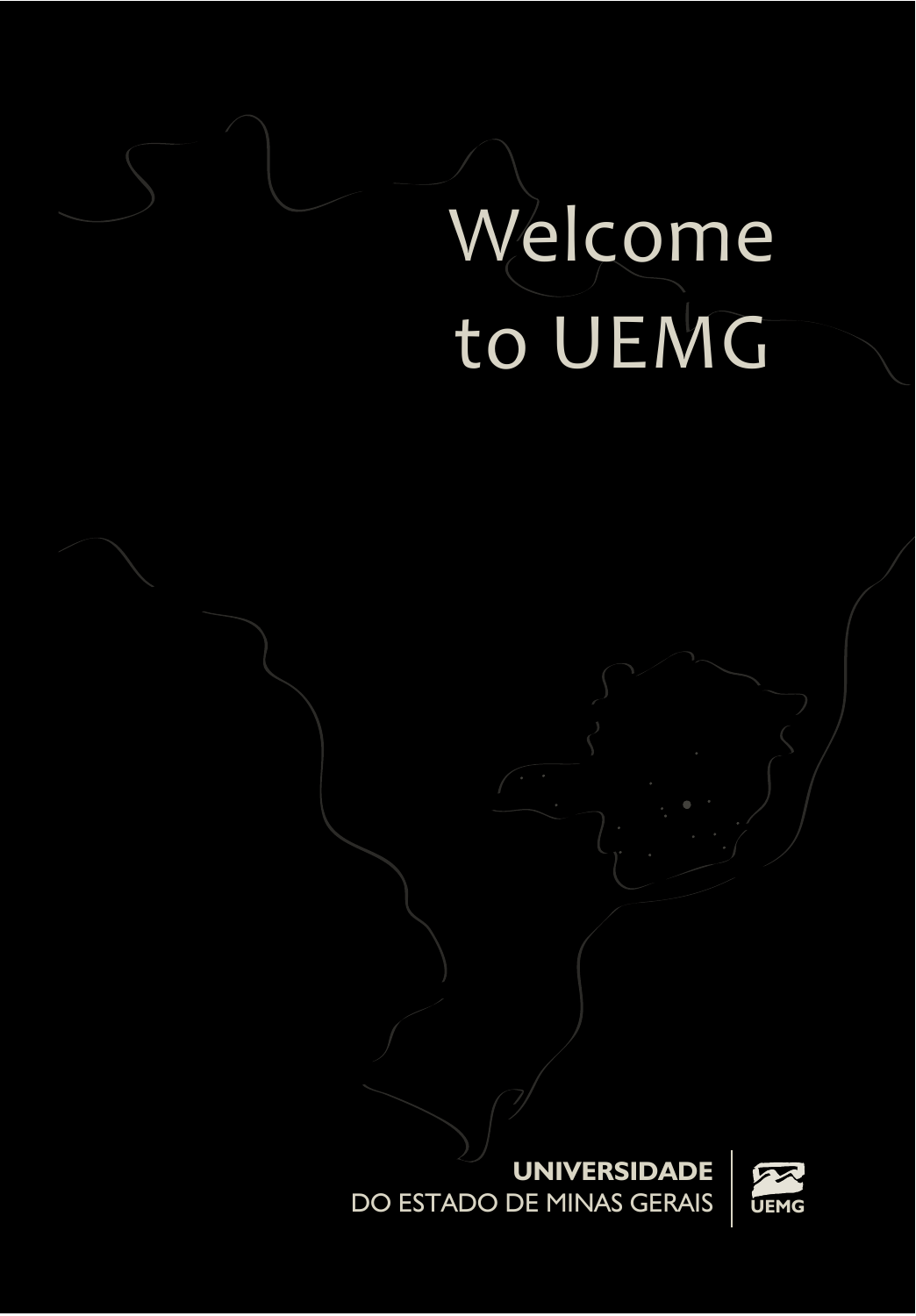### | Minas Gerais, a strategic region in Brazil



Minas Gerais is the second most populated state of Brazil, with an estimated population of 20 million people. With a history extremely connected to mining, agriculture and coffee cultivation, it has diversified its economic production source and it also has grown exponentially in the sectors of service provision and in the sectors of industry and metallurgy - factors that sustain the position of third most prosperous state in the country.

In 2014, its capital - Belo Horizonte was elected the best capital of Brazil in socioeconomic development, on issues such as education, health, finances and safety (Delta Economics & Finances - Revista América Economia Brasil).

To improve even more a state in constant development, the offer of qualified and free of charge undergraduate courses becomes crucial to promote the economic activities of the state. With this purpose, Minas Gerais Government created the Universidade do Estado de Minas Gerais (Minas Gerais State University) in 1989.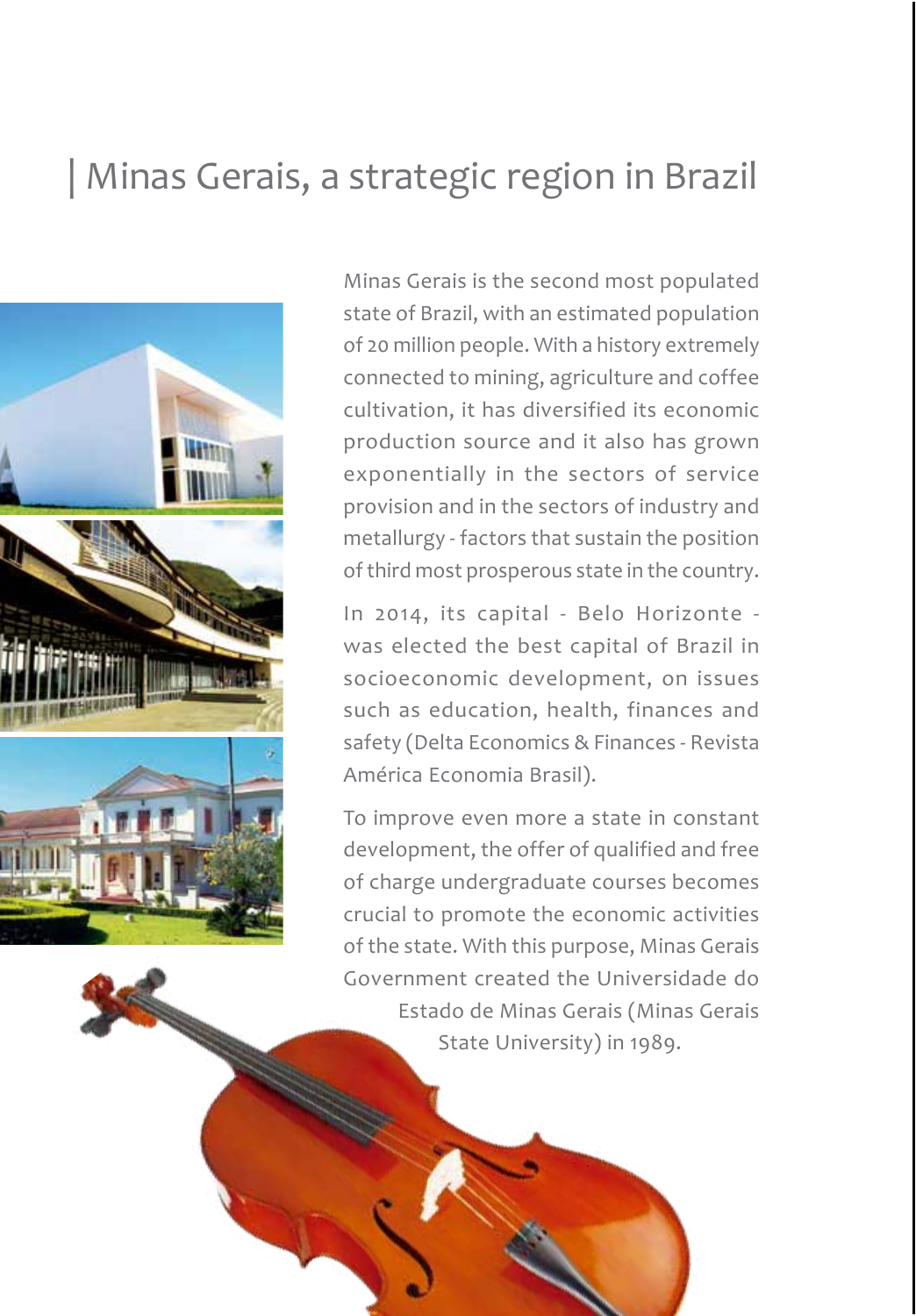### | A University that values the diversity

In a scenery of world globalization, a University should be opened to values, cultures and experiences that goes beyond its boundaries to be able to develop its mission in plenitude.

Expanding the horizons, we are capable to take possession of the richness of the plurality, which is necessary for facing and solving the challenges we face at the production of innovation and knowledge.

The short existence of our University, that recently completed 25 years, allow us independence – which is an attribute of the youth – to pursuit - in experiences and practices of the best institutions of world reference - paths that will lead us to build a solid institution, with its own identity.

On the other hand, it also give us the rich and selfless possibility of exchanging and sharing, that are implicit in every act of cooperation and expression of nations, lands and different cultures.

We are proud of our institution - which is public, free of charge and has a high quality education - to be present in 17 cities in Minas Gerais State, where we can realize and interact with identities that reflect our own multiple and plural reality.

Thereby, we assume a position that goes beyond the transmission of knowledge, carrying expectancy of better days to each region served through the insertion of our students in a labor market even more demanding and competitive in a global level.

Dijon Moraes Júnior

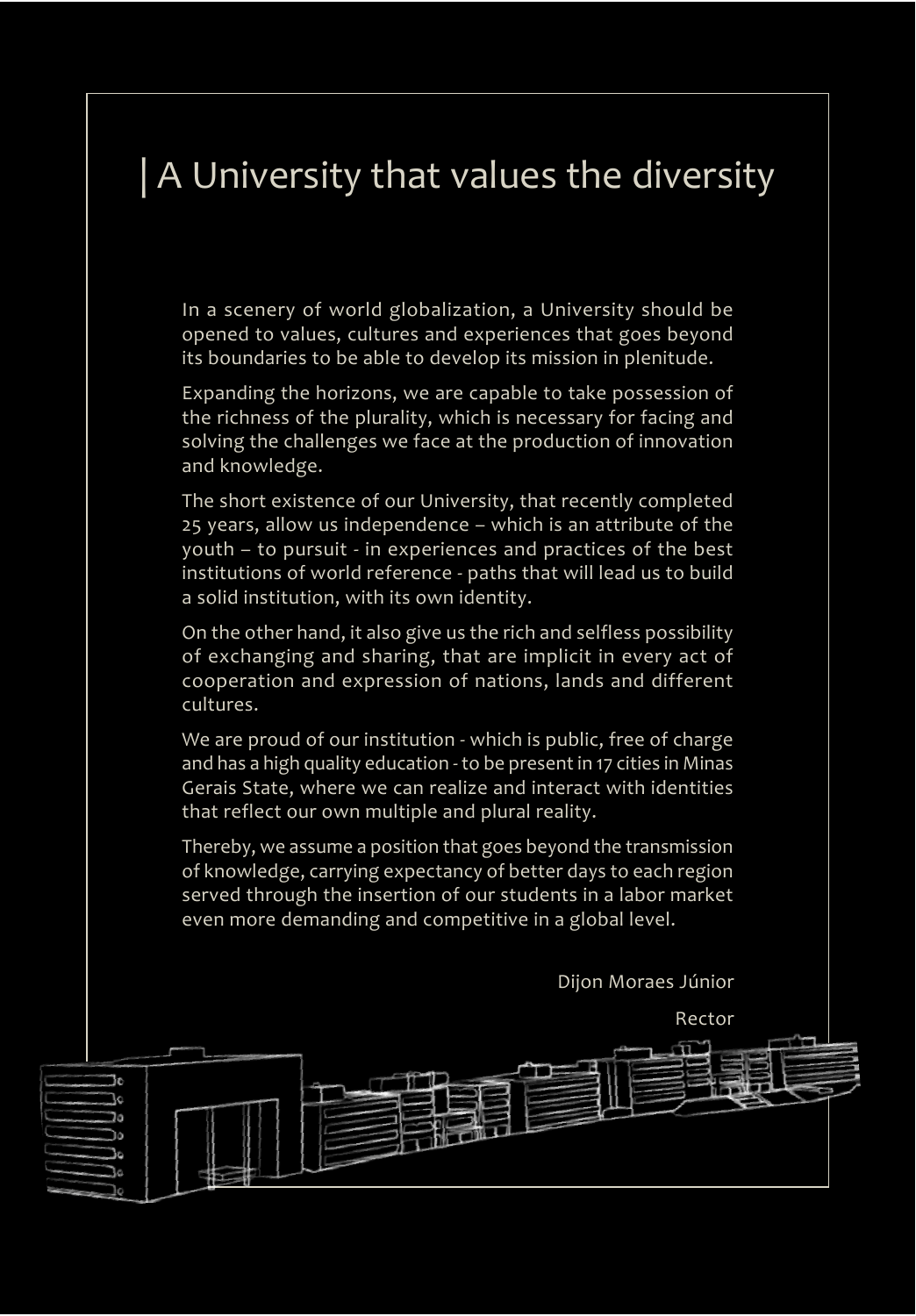### | Courses by area of knowledge

#### **Agrarian Sciences**

Food Technology, Agronomy and Technology in Sugarcane Bioenergy Production

#### **Biological Sciences**

Biological Sciences (Bachelor) and Biological Sciences (Licensing)

#### **Health Sciences**

Biomedicine, Physical Education (Bachelor), Physical Education (Degree for Teaching), Medical School, Nursing, Physiotherapy and Nutrition.

#### **Earth and Exact Sciences**

Physics, Mathematics, Chemistry (Bachelor), Chemistry (Licensing) and Information Systems

#### **Human Sciences**

Social Sciences, Geography, History, Pedagogy and Psychology

#### **Applied Social Sciences**

Management, Accountancy, Social Communication (Journalism and Publicity), Interior Design, Graphic Design, Product Design, Law, Fashion and Design, Social Service and Tourism

#### **Engineering**

Environmental Engineering, Civil Engineering, Computer Engineering, Electrical Engineering, Metallurgical Engineering, Mining Engineering and Industrial Engineering

#### **Languages, Arts and Music**

Visual Arts, Fine Arts (Bachelor), Fine Arts (Licensing), Music (Bachelor), Music (Licensing), Scholar Music Education, Music (Licensing), Languages

#### **Multidisciplinary, Public Policies, Management and Business**

Aesthetics and Cosmetics, Business Management, Technology in Agribusiness, Technology in Public Management, Technology in Human Resources Management and Technology in Management Processes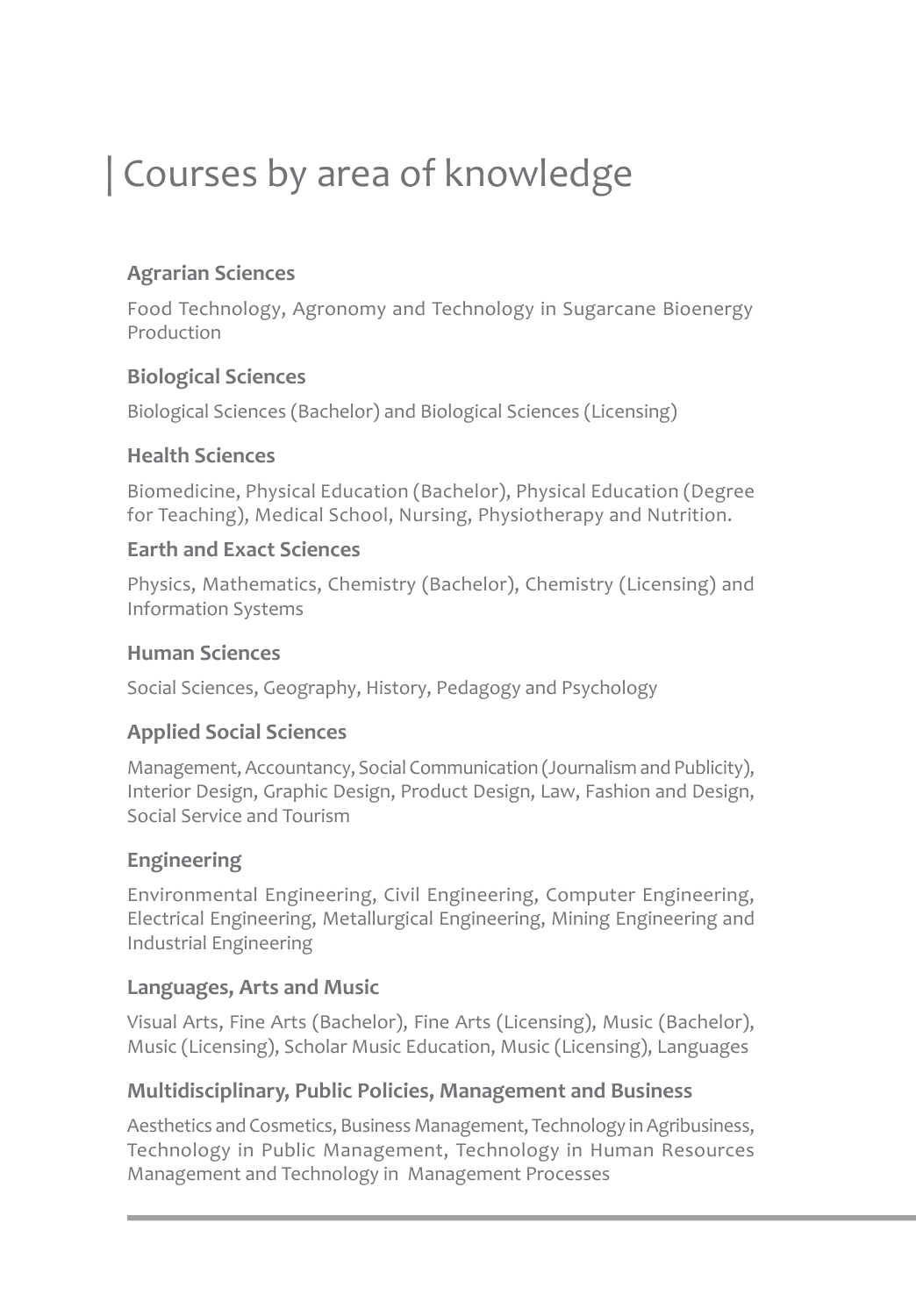### | Belo Horizonte Campus CAPITAL

School of Design School of Music School of Art Guignard School of Education School of Public Policies

## | Countryside Campi

#### CITIES

- Abaeté Barbacena Campanha Carangola Cláudio Diamantina Divinópolis Frutal
- Ibirité Ituiutaba João Monlevade Leopoldina Passos Poços de Caldas Santa Vitória Ubá

### | UEMG in numbers

 faculties in 17 cities 21,127 students 1,572 professors administrative employees undergraduate courses (2 distance education programs) graduate courses master's degrees doctor's degrees